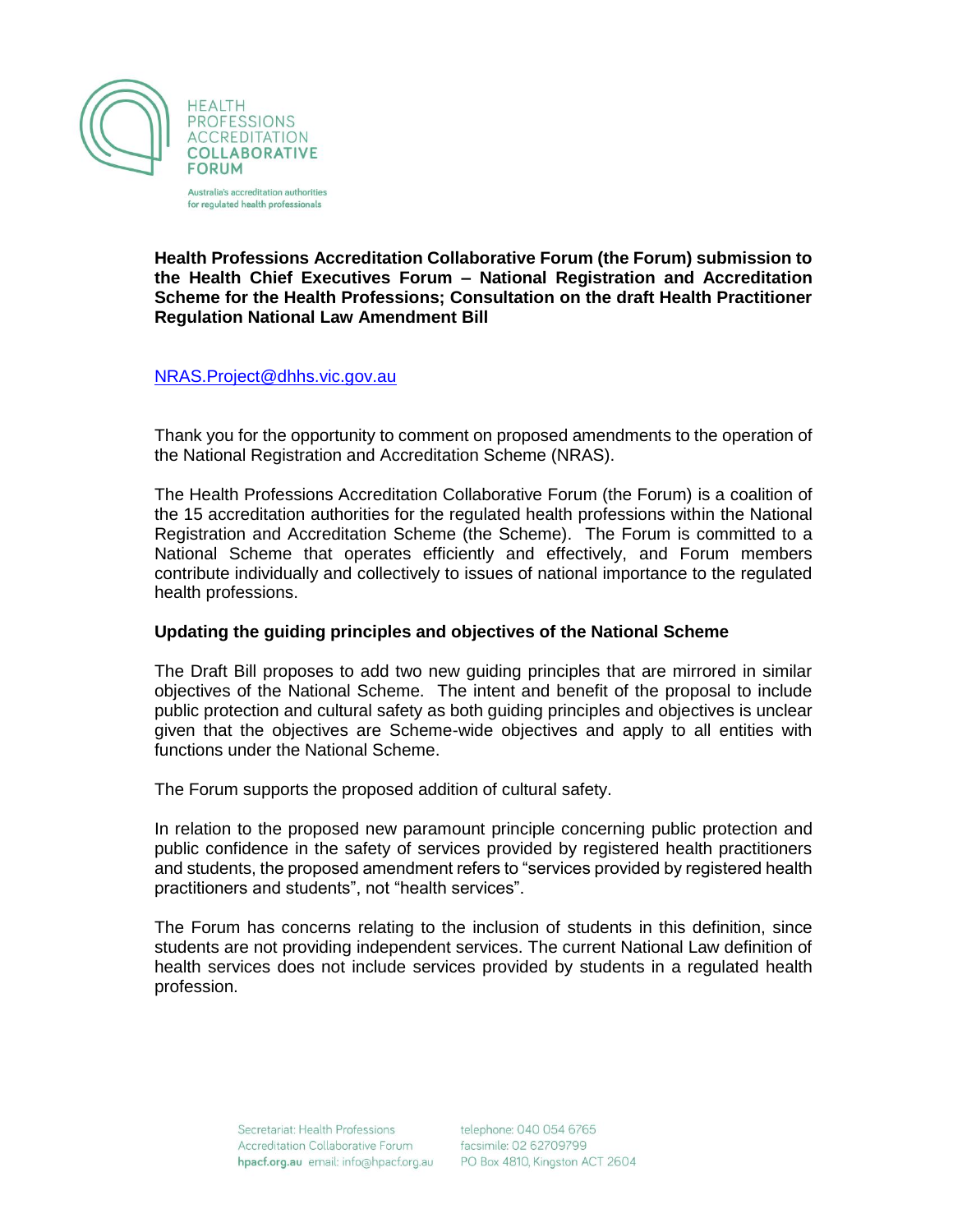### **Governance and operations**

#### Amendment to Ahpra's role and functions under the national law

The consultation document states that the National Law does not reflect Ahpra's central role in managing the National Scheme. The original Intergovernmental Agreement (2008) agreed to establish a national agency to administer the scheme and its resources, and the National Boards were to be responsible for regulation and accreditation for their specific profession.

The change proposed to add to Ahpra's functions under S25 to include a function to do anything else necessary or convenient for the effective and efficient operation of the Scheme significantly changes their role. The consultation document on the proposed Amendment Bill indicates that this change is to clarify the role of Ahpra. Rather than a clarification, the change increases the functions of Ahpra and would give Ahpra a function that now belongs to the National Boards.

The Forum believes this change is both unnecessary and has the potential to cause confusion about responsibilities and functions in the Scheme. We note that the NRAS Review of Governance (2018) argued for a change to give Ahpra a "necessary and convenient" power. Under s24 of the National Law, Ahpra already has the power to do "anything necessary or convenient to be done in the exercise of its functions".

The Forum supports the proposed change to the functions of Ahpra to broaden its capacity to provide advice to the Ministerial Council on matters relating to the National Scheme, not only matters that pertain to the Scheme's administration. The cross profession engagement and policy development that has been possible because of the National Scheme are important outcomes and Ahpra's role in facilitating and supporting this work is essential.

In February 2021, Ministers issued a policy directive to Ahpra and National Boards concerning the establishment of an independent accreditation committee to provide expert and independent advice on accreditation reform and National Scheme accreditation matters. The Forum therefore questions the inclusion of accreditation in the matters covered in the proposal to broaden Ahpra's advisory capacity given the establishment of an independent accreditation committee under this policy directive.